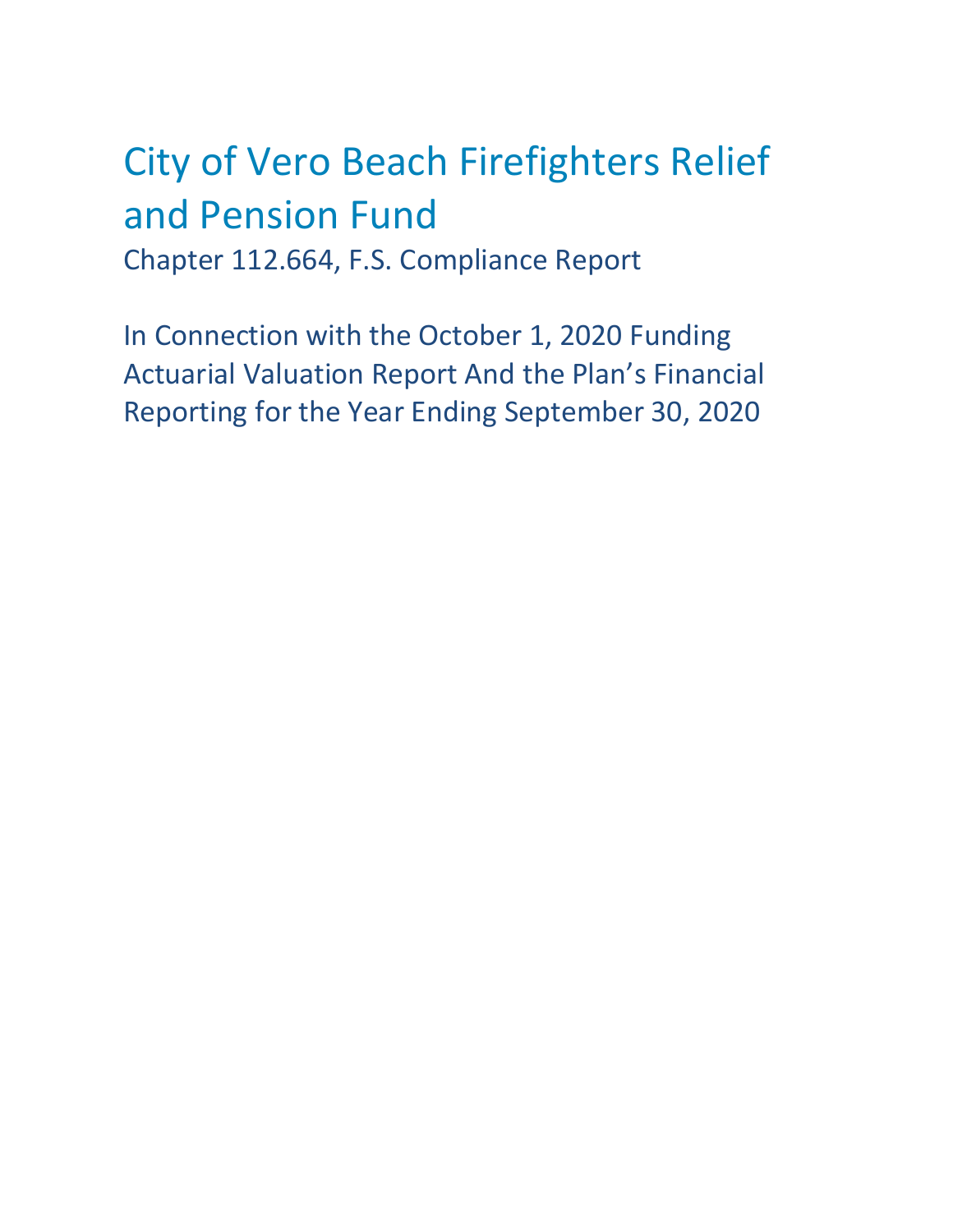

April 9, 2021

Board of Trustees City of Vero Beach Firefighters Relief and Pension Fund Vero Beach, Florida

Dear Board Members:

Gabriel, Roeder, Smith & Company (GRS) has been engaged by the City of Vero Beach Firefighters Relief and Pension Fund (Plan) to prepare a disclosure report to satisfy the requirements set forth in Ch. 112.664, F.S. and as further required pursuant to Ch. 60T-1.0035, F.A.C.

This report was prepared at the request of the Board and is intended for use by the Pension Fund and those designated or approved by the Board. This report may be provided to parties other than the Fund only in its entirety and only with the permission of the Board.

The purpose of the report is to provide the required information specified in Ch. 112.664, F.S. as well as supplement this information with additional exhibits. This report should not be relied on for any purpose other than the purpose described above.

The findings in this report are based on data or other information through September 30, 2020. Future actuarial measurements may differ significantly from the current measurements presented in this report due to such factors as the following: plan experience differing from that anticipated by the economic or demographic assumptions; changes in economic or demographic assumptions; increases or decreases expected as part of the natural operation of the methodology used for these measurements (such as the end of an amortization period or additional cost or contribution requirements based on the plan's funded status); and changes in plan provisions or applicable law. The scope of this engagement does not include an analysis of the potential range of such measurements.

This report was based upon information furnished by the Plan Administrator and the City concerning Retirement Plan benefits, financial transactions, plan provisions and active members, terminated members, retirees and beneficiaries. We checked for internal and year-to-year consistency, but did not audit the data. We are not responsible for the accuracy or completeness of the information provided by the Plan Administrator and the City.

Except as otherwise indicated as required for the disclosures contained herein, this report was prepared using certain assumptions selected by the Board as described in our October 1, 2020 actuarial valuation report. This report is also based on the Plan Provisions, census data, and financial information as summarized in our October 1, 2020 actuarial valuation report. Please refer to the October 1, 2020 actuarial valuation report, dated February 4, 2021, for summaries and descriptions of this information.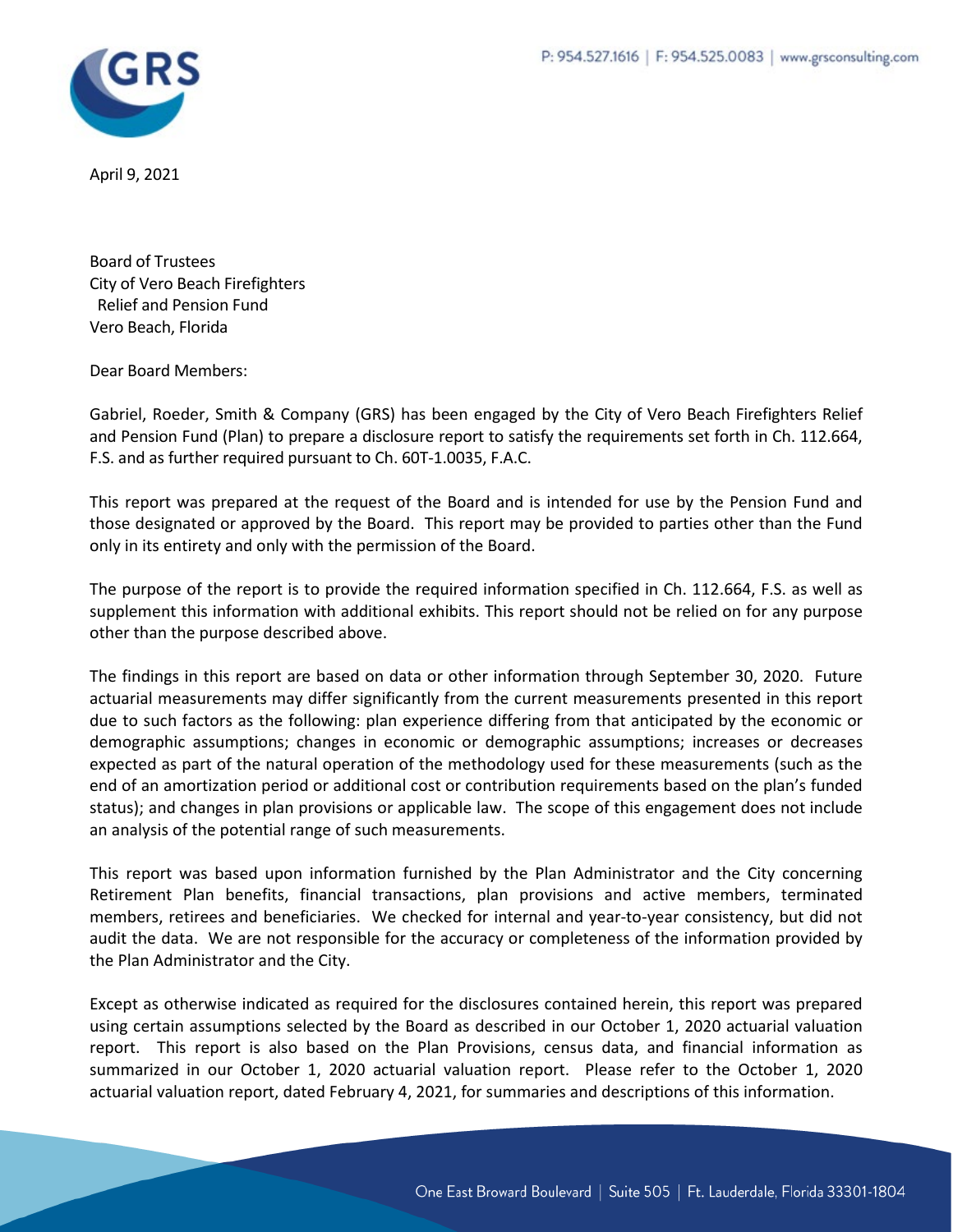The use of an investment return assumption that is 2% higher than the investment return assumption used to determine the funding requirements does not represent an estimate of future Plan experience nor does it reflect an observation of future return estimates inherent in financial market data. The use of this investment return assumption is provided as a counterpart to the Chapter 112.664, Florida Statutes requirement to utilize an investment return assumption that is 2% lower than the assumption used to determine the funding requirements. The inclusion of the additional exhibits showing the effect of using a 2% higher investment return assumption shows a more complete assessment of the range of possible results as opposed to showing a one-sided range as required by Florida Statutes.

Jeffrey Amrose and Trisha Amrose are members of the American Academy of Actuaries and meet the Qualification Standards of the American Academy of Actuaries to render the actuarial opinions contained herein. The signing actuaries are independent of the plan sponsor.

This report was prepared using our proprietary valuation model and related software which in our professional judgment has the capability to provide results that are consistent with the purposes of the valuation and has no material limitations or known weaknesses. We performed tests to ensure that the model reasonably represents that which is intended to be modeled.

This report has been prepared by actuaries who have substantial experience valuing public employee retirement systems. To the best of our knowledge the information contained in this report is accurate and fairly presents the actuarial position of the Retirement Plan as of the valuation date. All calculations have been made in conformity with generally accepted actuarial principles and practices, with the Actuarial Standards of Practice issued by the Actuarial Standards Board and with applicable statutes.

With respect to the reporting standards for defined benefit retirement plans or systems contained in Section 112.664(1) F.S., the actuarial disclosures required under this section were prepared and completed by me or under my direct supervision, and I acknowledge responsibility for the results. To the best of my knowledge, the results are complete and accurate, and in my opinion, meet the requirements of Section 112.664(1), F.S. and Section 60T-1.0035, F.A.C.

Respectfully submitted,

GABRIEL, ROEDER, SMITH AND COMPANY

By  $\frac{1}{\sqrt{1-r}}$  By

 Jeffrey Amrose, MAAA Trisha Amrose, MAAA Enrolled Actuary No. 20-6599 Enrolled Actuary No. 20-8010 Senior Consultant & Actuary Consultant & Actuary

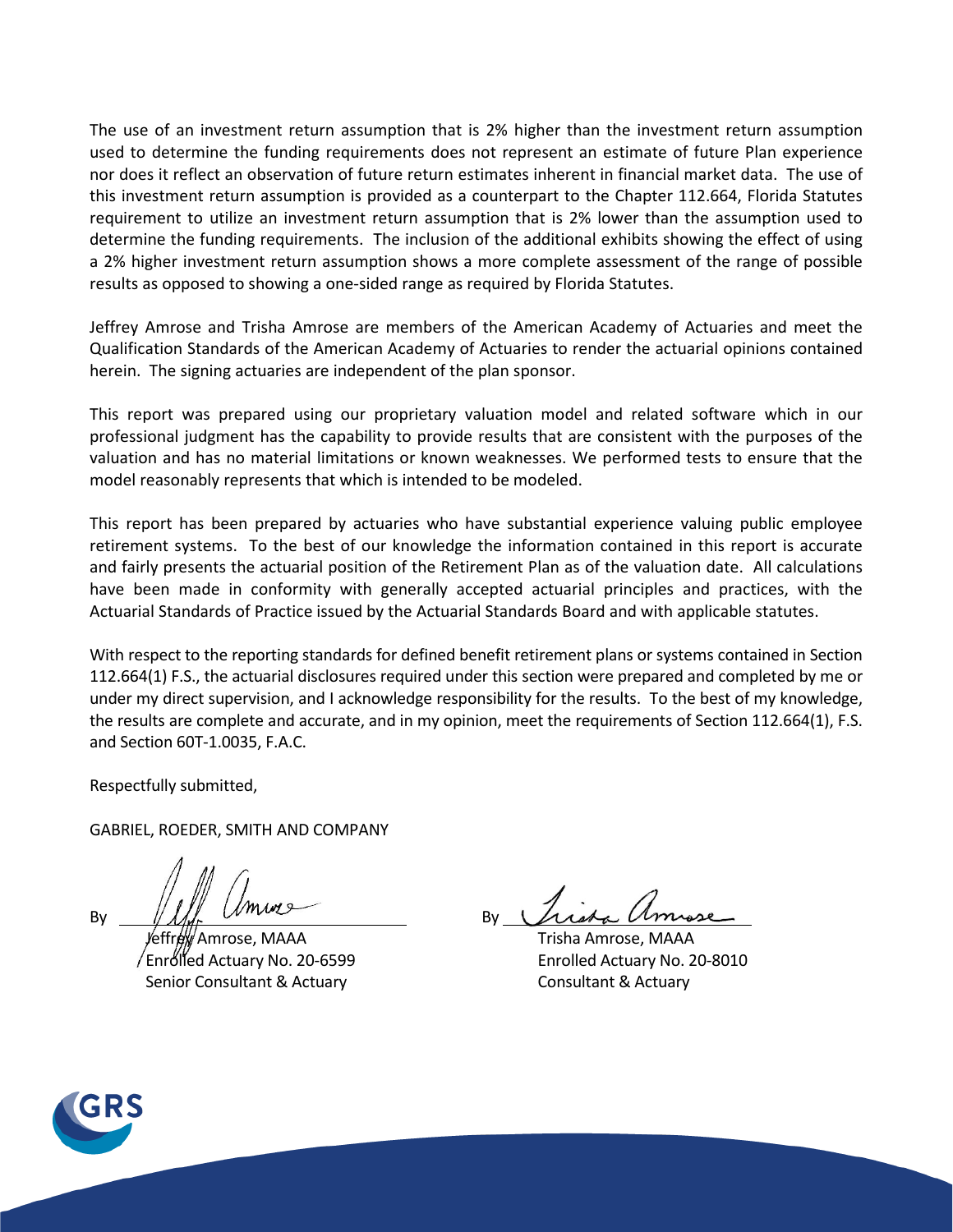## **TABLE OF CONTENTS**

## **Title Page**

Ch. 112.664, F.S. Results

Schedule of Changes in Net Pension Liability

| 1. | Using financial reporting assumptions per GASB Statement No. 67 |    |
|----|-----------------------------------------------------------------|----|
| 2. | Using assumptions prescribed in Section 112.664(1)(a), F.S.     | 2  |
| 3. | Using assumptions prescribed in Section 112.664(1)(b), F.S.     | 3  |
| 4. | Using the mandated mortality and funding interest rate +2%      | 4  |
|    |                                                                 |    |
|    | <b>Assets Versus Benefit Payments Projections</b>               |    |
|    | 1. Using assumptions from the Plan's latest Actuarial Valuation | 5. |
| 2. | Using assumptions prescribed in Section 112.664(1)(a), F.S.     | 6  |
| 3. | Using assumptions prescribed in Section 112.664(1)(b), F.S.     | 7  |
| 4. | Using the mandated mortality and funding interest rate +2%      | 8  |
|    |                                                                 |    |
|    | <b>Actuarially Determined Contribution</b>                      | 9  |

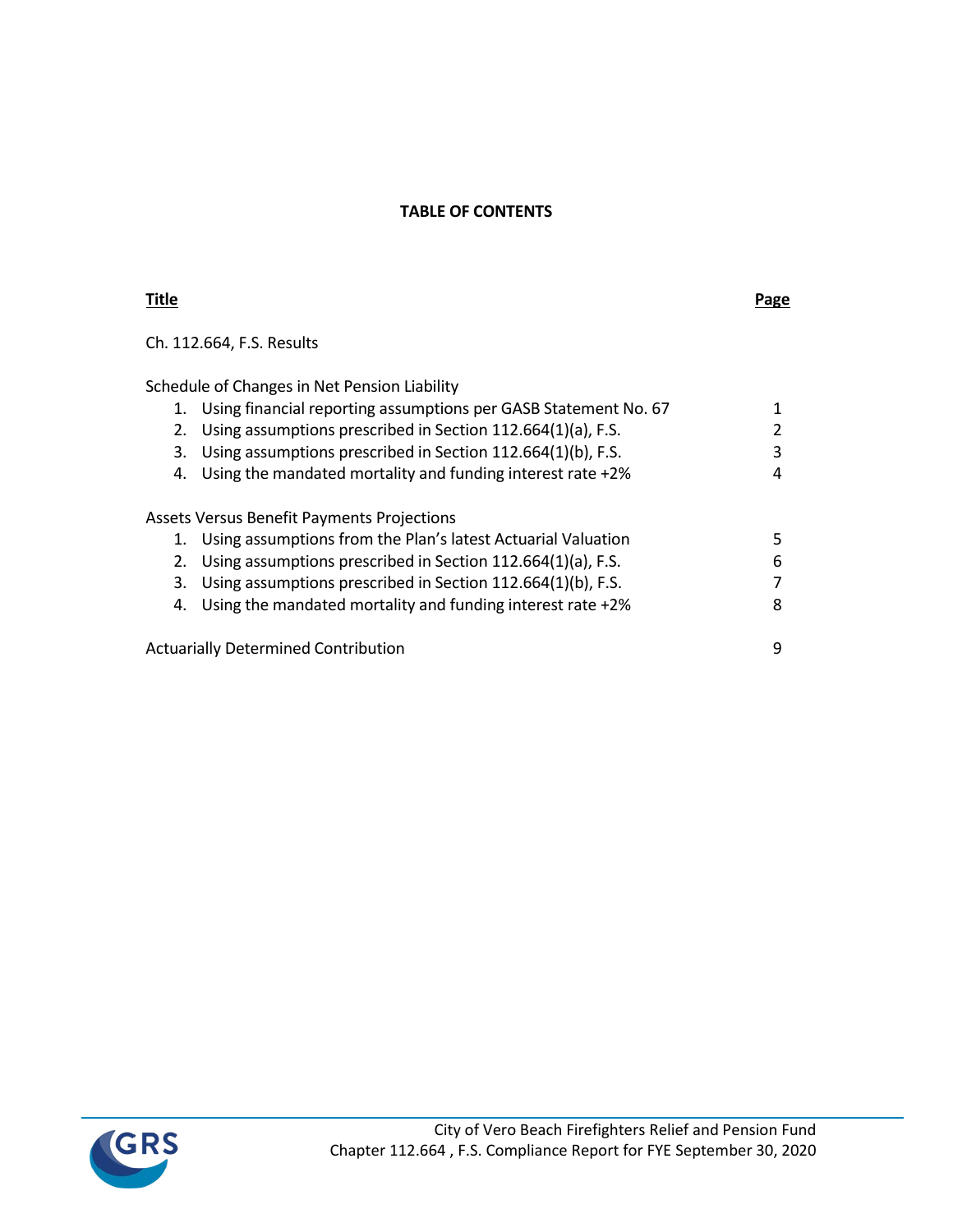**CH. 112.664, Florida Statutes**

**RESULTS**

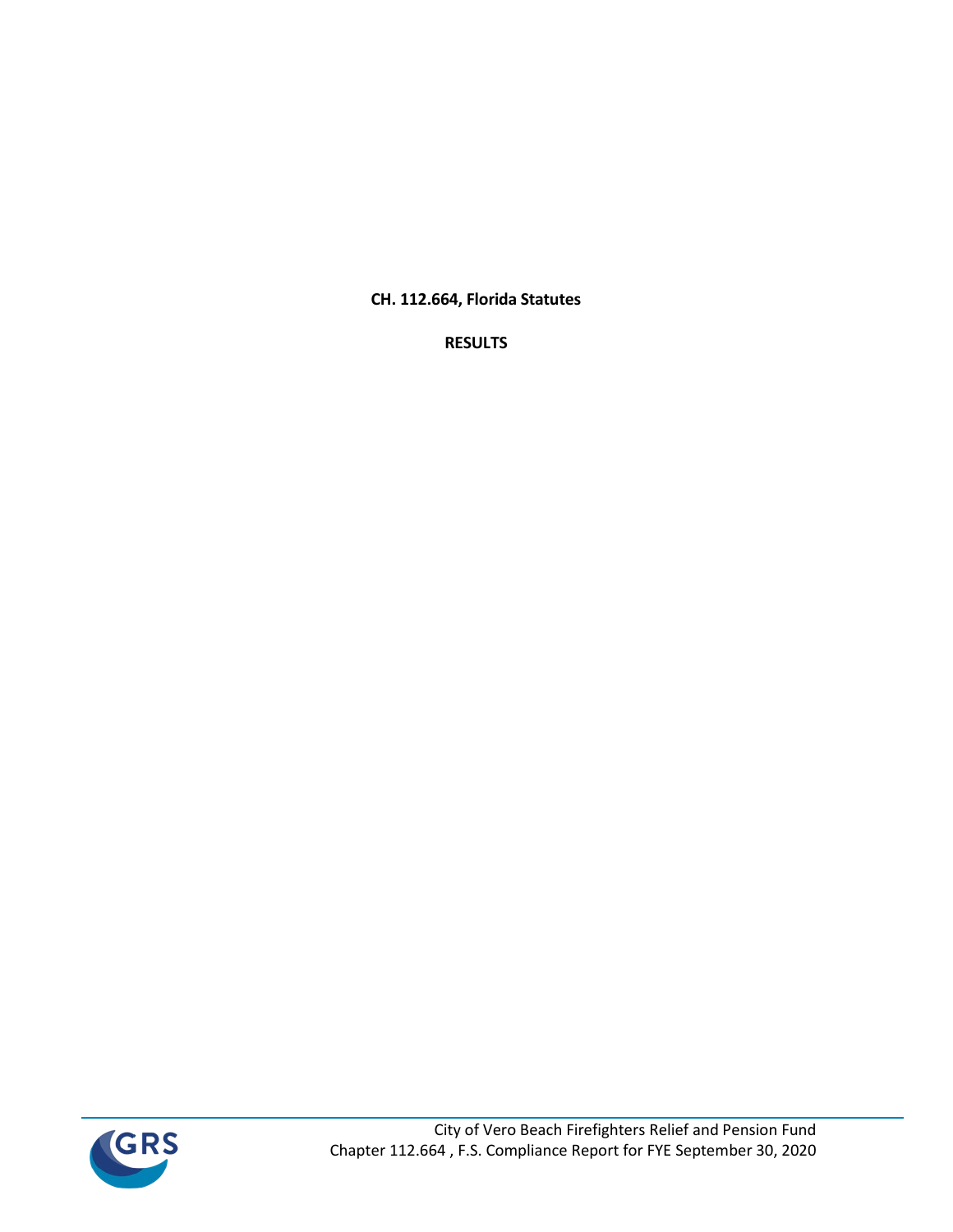# **Schedule of Changes in the Employers' Net Pension Liability Using Financial Reporting Assumptions per GASB Statement No. 67**

| Fiscal year ending September 30,                           | 2020                     |
|------------------------------------------------------------|--------------------------|
| 1. Total Pension Liability                                 |                          |
| a. Service Cost                                            | \$                       |
| b. Interest                                                | 470,078                  |
| c. Benefit Changes                                         |                          |
| d. Difference between actual & expected experience & Other | (106, 292)               |
| e. Assumption Changes                                      |                          |
| f. Benefit Payments                                        | (727, 877)               |
| g. Contribution Refunds                                    |                          |
| h. Net Change in Total Pension Liability                   | (364,091)                |
| i. Total Pension Liability - Beginning                     | 8,198,570                |
| j. Total Pension Liability - Ending                        | \$<br>7,834,479          |
| 2. Plan Fiduciary Net Position                             |                          |
| a. Contributions - Employer                                | \$<br>100,007            |
| b. Contributions - State                                   | 141,264                  |
| c. Contributions - Non-Employer Contributing Entity        |                          |
| d. Contributions - Member                                  |                          |
| e. Net Investment Income                                   | (68, 609)                |
| f. Benefit Payments                                        | (727, 877)               |
| g. Contribution Refunds                                    |                          |
| h. Administrative Expense                                  | (14, 782)                |
| i. Other                                                   |                          |
| j. Net Change in Plan Fiduciary Net Position               | (569, 997)               |
| k. Plan Fiduciary Net Position - Beginning                 | 7,618,187                |
| I. Plan Fiduciary Net Position - Ending                    | \$<br>7,048,190          |
| 3. Net Pension Liability / (Asset)                         | 786,289                  |
| <b>Certain Key Assumptions</b>                             |                          |
| <b>Valuation Date</b>                                      | 10/01/2019               |
| Measurement Date                                           | 09/30/2020               |
| <b>Investment Return Assumption</b>                        | 6.00%                    |
| <b>Mortality Table</b>                                     | FRS Mortality Rates from |
|                                                            | 7/1/18 FRS Valuation     |

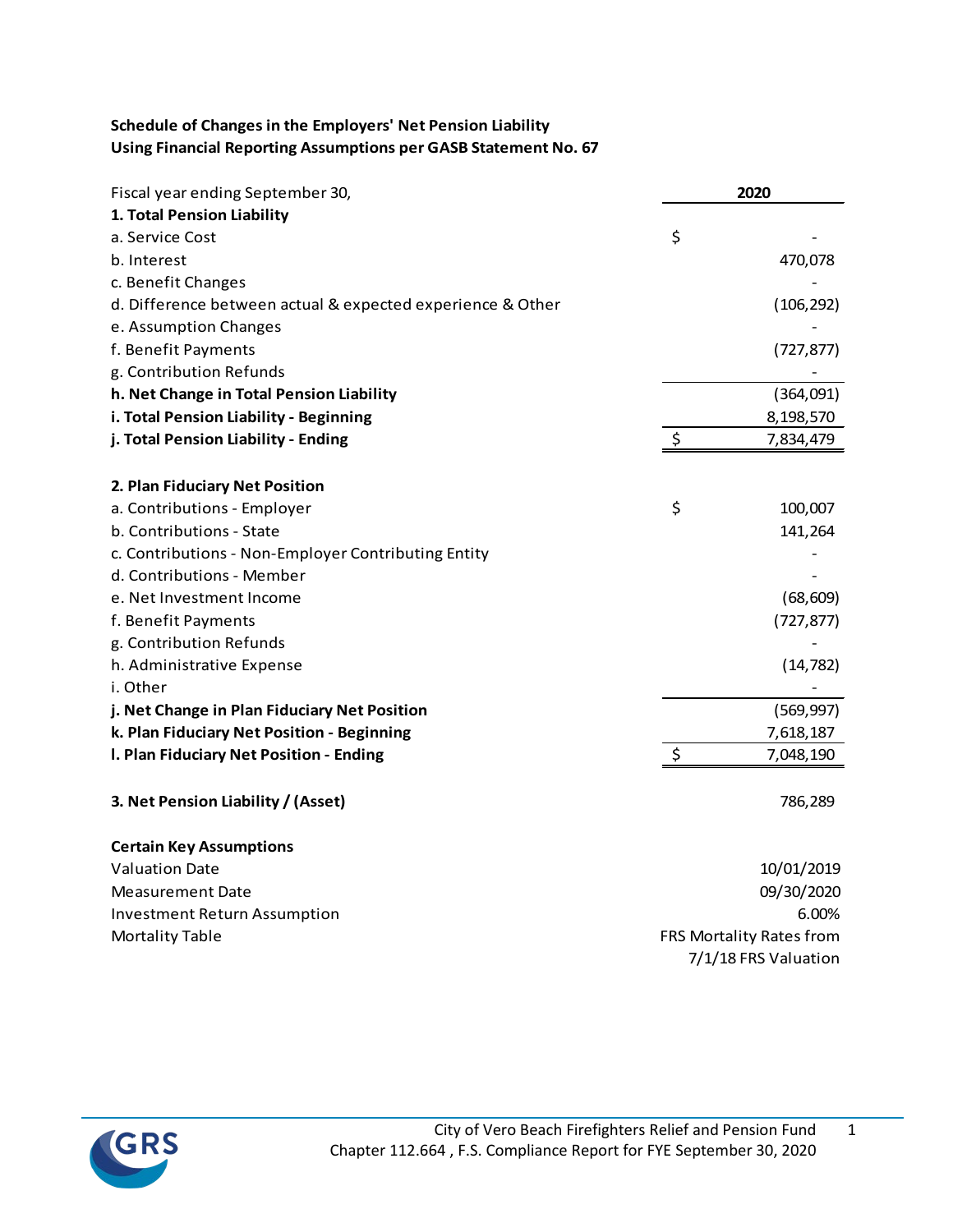# **Schedule of Changes in the Employers' Net Pension Liability Using Assumptions required under 112.664(1)(a), F.S.**

| Fiscal year ending September 30,                           | 2020                     |
|------------------------------------------------------------|--------------------------|
| 1. Total Pension Liability                                 |                          |
| a. Service Cost                                            | \$                       |
| b. Interest                                                | 428,208                  |
| c. Benefit Changes                                         |                          |
| d. Difference between actual & expected experience & Other |                          |
| e. Assumption Changes                                      |                          |
| f. Benefit Payments                                        | (727, 877)               |
| g. Contribution Refunds                                    |                          |
| h. Net Change in Total Pension Liability                   | (299, 669)               |
| i. Total Pension Liability - Beginning                     | 7,500,742                |
| j. Total Pension Liability - Ending                        | \$<br>7,201,073          |
| 2. Plan Fiduciary Net Position                             |                          |
| a. Contributions - Employer                                | \$<br>100,007            |
| b. Contributions - State                                   | 141,264                  |
| c. Contributions - Non-Employer Contributing Entity        |                          |
| d. Contributions - Member                                  |                          |
| e. Net Investment Income                                   | (68, 609)                |
| f. Benefit Payments                                        | (727, 877)               |
| g. Contribution Refunds                                    |                          |
| h. Administrative Expense                                  | (14, 782)                |
| i. Other                                                   |                          |
| j. Net Change in Plan Fiduciary Net Position               | (569, 997)               |
| k. Plan Fiduciary Net Position - Beginning                 | 7,618,187                |
| I. Plan Fiduciary Net Position - Ending                    | \$<br>7,048,190          |
| 3. Net Pension Liability / (Asset)                         | 152,883                  |
| <b>Certain Key Assumptions</b>                             |                          |
| <b>Valuation Date</b>                                      | 10/01/2019               |
| Measurement Date                                           | 09/30/2020               |
| <b>Investment Return Assumption</b>                        | 6.00%                    |
| <b>Mortality Table</b>                                     | FRS Mortality Rates from |
|                                                            | 7/1/19 FRS Valuation     |

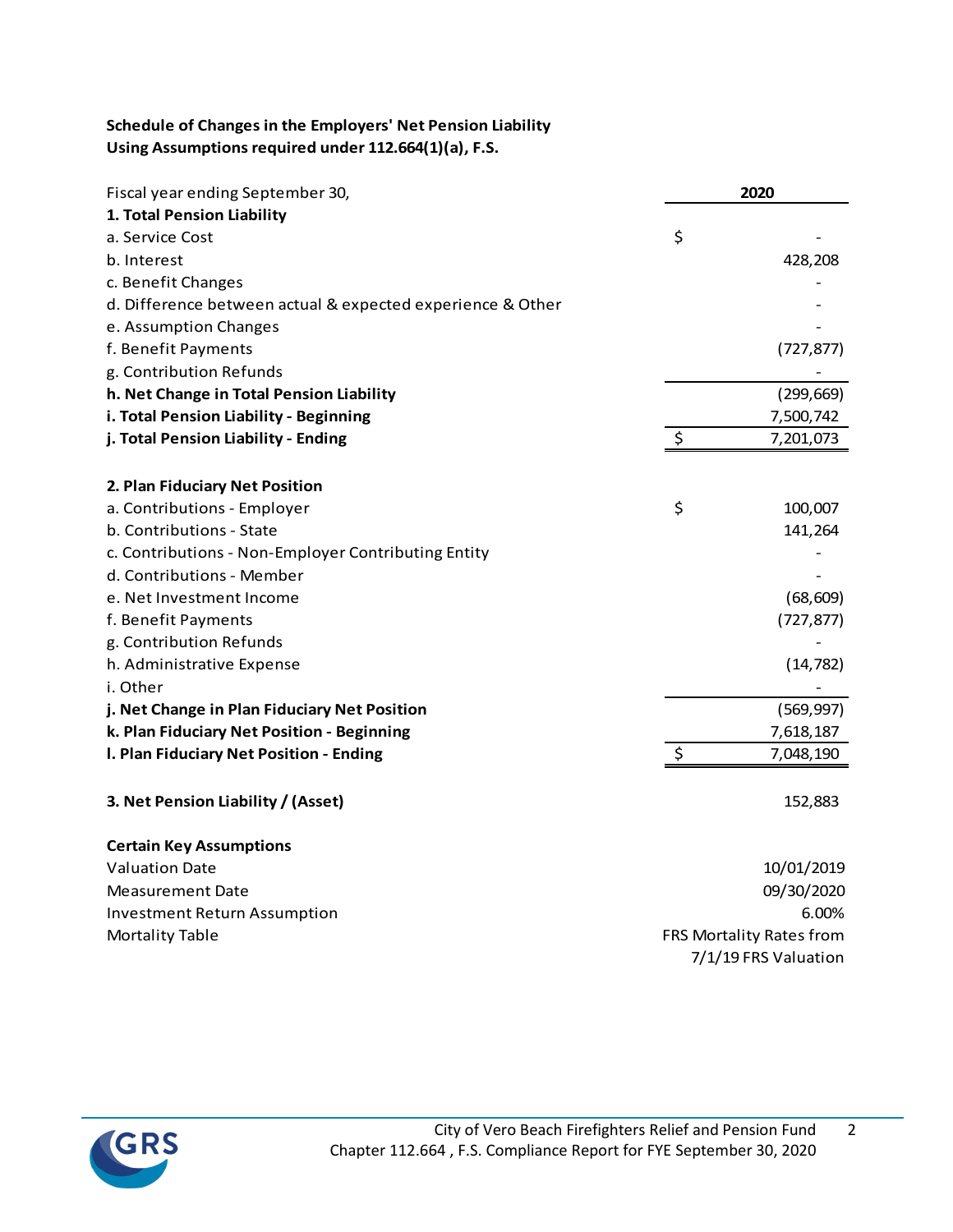# **Schedule of Changes in the Employers' Net Pension Liability Using Assumptions required under 112.664(1)(b), F.S.**

| Fiscal year ending September 30,                           | 2020                     |
|------------------------------------------------------------|--------------------------|
| 1. Total Pension Liability                                 |                          |
| a. Service Cost                                            | \$                       |
| b. Interest                                                | 336,738                  |
| c. Benefit Changes                                         |                          |
| d. Difference between actual & expected experience & Other |                          |
| e. Assumption Changes                                      |                          |
| f. Benefit Payments                                        | (727, 877)               |
| g. Contribution Refunds                                    |                          |
| h. Net Change in Total Pension Liability                   | (391, 139)               |
| i. Total Pension Liability - Beginning                     | 8,782,377                |
| j. Total Pension Liability - Ending                        | \$<br>8,391,238          |
| 2. Plan Fiduciary Net Position                             |                          |
| a. Contributions - Employer                                | \$<br>100,007            |
| b. Contributions - State                                   | 141,264                  |
| c. Contributions - Non-Employer Contributing Entity        |                          |
| d. Contributions - Member                                  |                          |
| e. Net Investment Income                                   | (68, 609)                |
| f. Benefit Payments                                        | (727, 877)               |
| g. Contribution Refunds                                    |                          |
| h. Administrative Expense                                  | (14, 782)                |
| i. Other                                                   |                          |
| j. Net Change in Plan Fiduciary Net Position               | (569, 997)               |
| k. Plan Fiduciary Net Position - Beginning                 | 7,618,187                |
| I. Plan Fiduciary Net Position - Ending                    | \$<br>7,048,190          |
| 3. Net Pension Liability / (Asset)                         | 1,343,048                |
| <b>Certain Key Assumptions</b>                             |                          |
| <b>Valuation Date</b>                                      | 10/01/2019               |
| Measurement Date                                           | 09/30/2020               |
| <b>Investment Return Assumption</b>                        | 4.00%                    |
| <b>Mortality Table</b>                                     | FRS Mortality Rates from |
|                                                            | 7/1/19 FRS Valuation     |

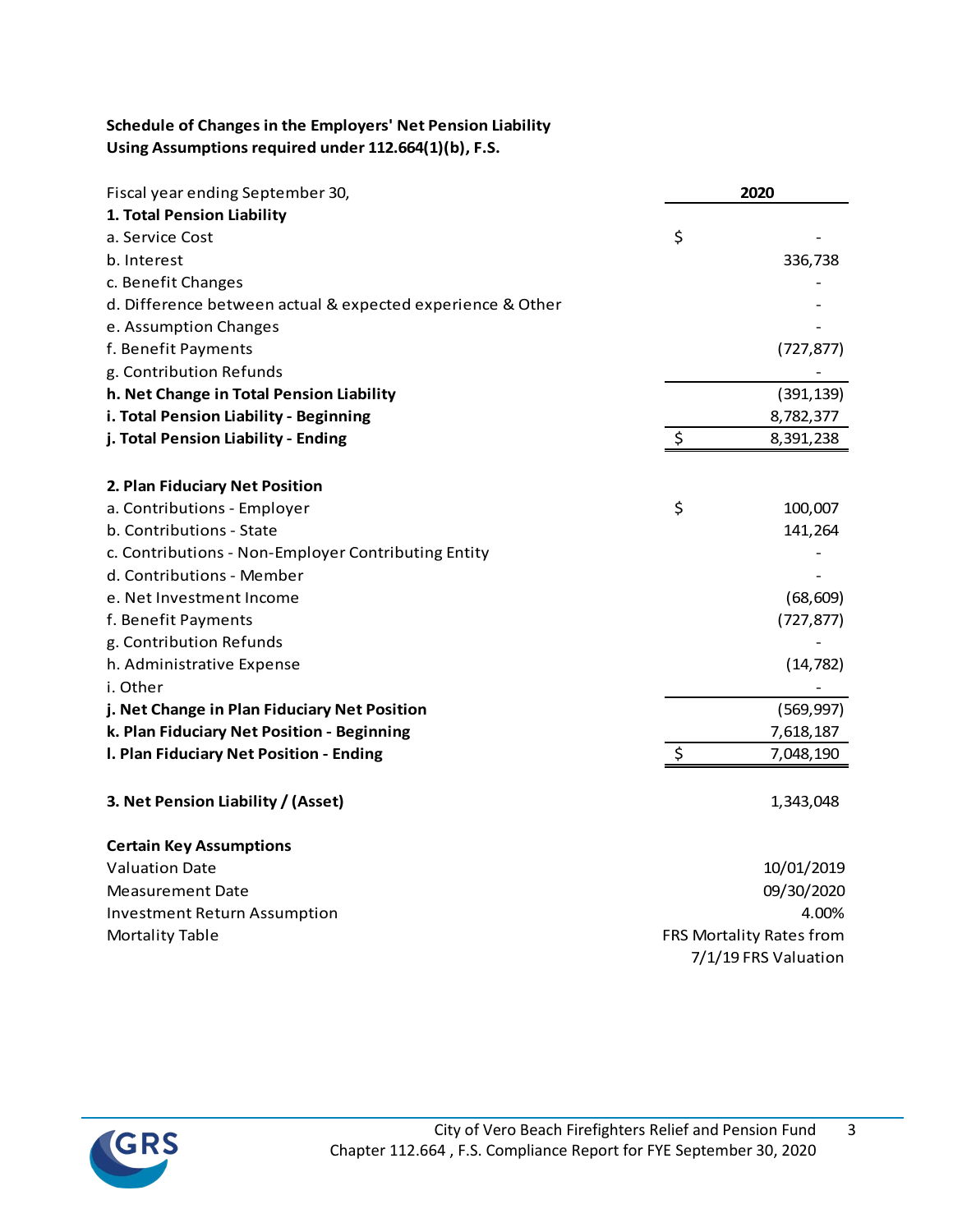# **Schedule of Changes in the Employers' Net Pension Liability Using Assumptions under 112.664(1)(b), F.S. except 2% higher investment return assumption**

| Fiscal year ending September 30,                           | 2020                     |
|------------------------------------------------------------|--------------------------|
| 1. Total Pension Liability                                 |                          |
| a. Service Cost                                            | \$                       |
| b. Interest                                                | 492,269                  |
| c. Benefit Changes                                         |                          |
| d. Difference between actual & expected experience & Other |                          |
| e. Assumption Changes                                      |                          |
| f. Benefit Payments                                        | (727, 877)               |
| g. Contribution Refunds                                    |                          |
| h. Net Change in Total Pension Liability                   | (235, 608)               |
| i. Total Pension Liability - Beginning                     | 6,517,298                |
| j. Total Pension Liability - Ending                        | \$<br>6,281,690          |
| 2. Plan Fiduciary Net Position                             |                          |
| a. Contributions - Employer                                | \$<br>100,007            |
| b. Contributions - State                                   | 141,264                  |
| c. Contributions - Non-Employer Contributing Entity        |                          |
| d. Contributions - Member                                  |                          |
| e. Net Investment Income                                   | (68, 609)                |
| f. Benefit Payments                                        | (727, 877)               |
| g. Contribution Refunds                                    |                          |
| h. Administrative Expense                                  | (14, 782)                |
| i. Other                                                   |                          |
| j. Net Change in Plan Fiduciary Net Position               | (569, 997)               |
| k. Plan Fiduciary Net Position - Beginning                 | 7,618,187                |
| I. Plan Fiduciary Net Position - Ending                    | 7,048,190                |
| 3. Net Pension Liability / (Asset)                         | (766, 500)               |
| <b>Certain Key Assumptions</b>                             |                          |
| <b>Valuation Date</b>                                      | 10/01/2019               |
| Measurement Date                                           | 09/30/2020               |
| <b>Investment Return Assumption</b>                        | 8.00%                    |
| <b>Mortality Table</b>                                     | FRS Mortality Rates from |
|                                                            | 7/1/19 FRS Valuation     |

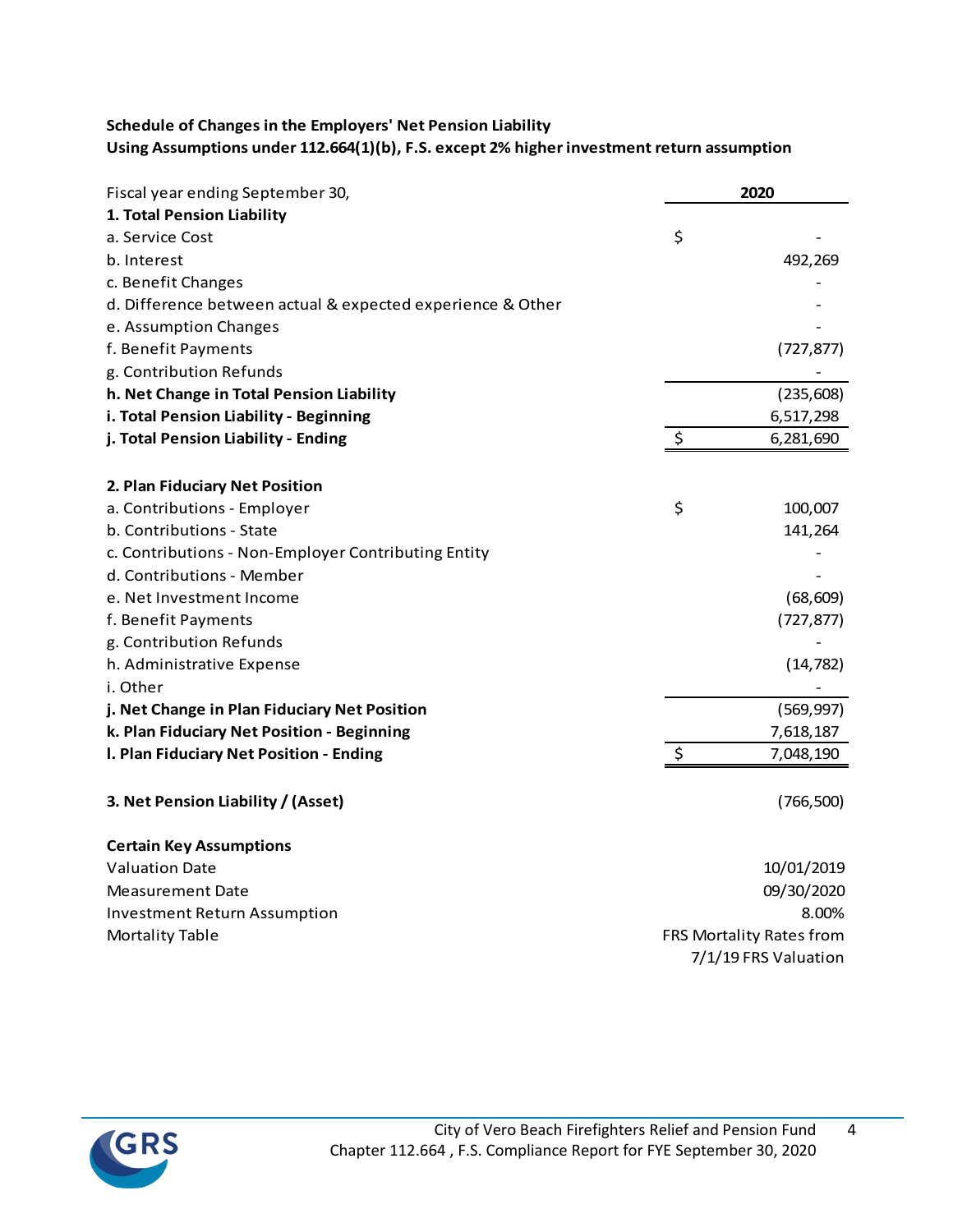### **Asset and Benefit Payment Projection Not Reflecting Any Contributions from the Employer, State or Employee Using Assumptions from Plan's most recent actuarial valuation**

|            | <b>Market Value of</b> | <b>Expected Investment</b> | <b>Projected Benefit</b> | <b>Market Value of</b> |
|------------|------------------------|----------------------------|--------------------------|------------------------|
| <b>FYE</b> | <b>Assets (BOY)</b>    | Return                     | <b>Payments</b>          | <b>Assets (EOY)</b>    |
| 2021       | 7,048,190              | 400,924                    | 732,251                  | 6,716,863              |
| 2022       | 6,716,863              | 381,318                    | 723,124                  | 6,375,057              |
| 2023       | 6,375,057              | 361,129                    | 712,471                  | 6,023,715              |
| 2024       | 6,023,715              | 340,418                    | 700,171                  | 5,663,962              |
| 2025       | 5,663,962              | 319,254                    | 686,137                  | 5,297,079              |
| 2026       | 5,297,079              | 297,716                    | 670,288                  | 4,924,507              |
| 2027       | 4,924,507              | 275,894                    | 652,553                  | 4,547,847              |
| 2028       | 4,547,847              | 253,884                    | 632,889                  | 4,168,843              |
| 2029       | 4,168,843              | 231,792                    | 611,272                  | 3,789,363              |
| 2030       | 3,789,363              | 209,731                    | 587,700                  | 3,411,394              |
| 2031       | 3,411,394              | 187,817                    | 562,219                  | 3,036,992              |
| 2032       | 3,036,992              | 166,172                    | 534,911                  | 2,668,253              |
| 2033       | 2,668,253              | 144,917                    | 505,933                  | 2,307,237              |
| 2034       | 2,307,237              | 124,169                    | 475,503                  | 1,955,903              |
| 2035       | 1,955,903              | 104,038                    | 443,878                  | 1,616,063              |
| 2036       | 1,616,063              | 84,623                     | 411,362                  | 1,289,324              |
| 2037       | 1,289,324              | 66,011                     | 378,290                  | 977,045                |
| 2038       | 977,045                | 48,272                     | 345,014                  | 680,303                |
| 2039       | 680,303                | 31,462                     | 311,889                  | 399,876                |
| 2040       | 399,876                | 15,615                     | 279,240                  | 136,251                |
| 2041       | 136,251                | 753                        | 247,410                  |                        |
| 2042       |                        |                            | 216,757                  |                        |
| 2043       |                        |                            | 187,635                  |                        |
| 2044       |                        |                            | 160,374                  |                        |
| 2045       |                        |                            | 135,238                  |                        |
| 2046       |                        |                            | 112,396                  |                        |

| Number of years for which current market value of assets are adequate to sustain   |       |
|------------------------------------------------------------------------------------|-------|
| the payment of expected retirement benefits, reflecting no contributions from      |       |
| the Employer, Employee or State, contrary to Florida Statutes and Plan provisions: | 20.58 |

#### **Certain Key Assumptions**

Valuation Investment return assumption 6.00% Valuation Mortality Table **FRS Mortality Rates from 7/1/19 FRS Valuation** 

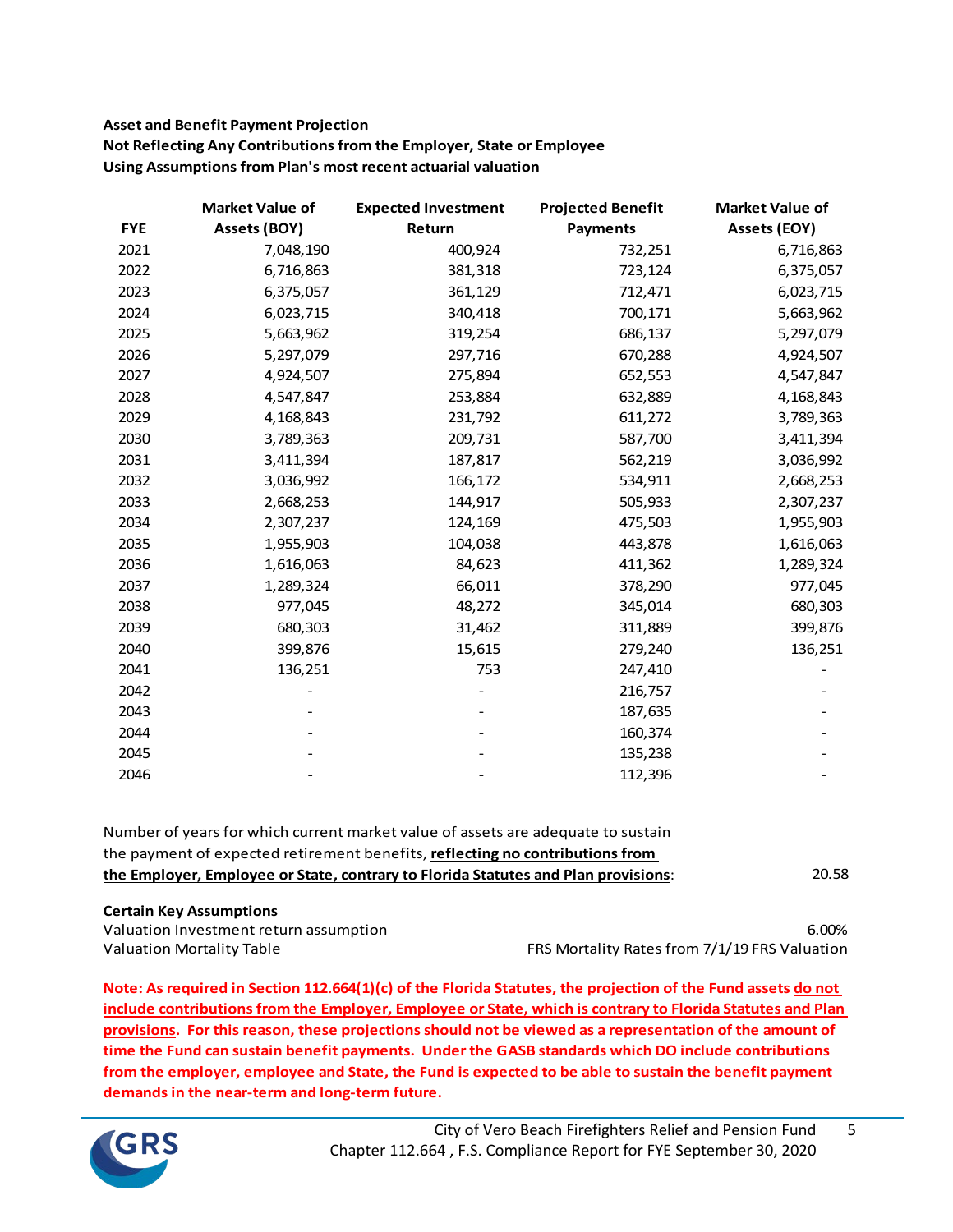# **Asset and Benefit Payment Projection Not Reflecting Any Contributions from the Employer, State or Employee Using Assumptions required under 112.664(1)(a), F.S.**

|            | <b>Market Value of</b> | <b>Expected Investment</b> | <b>Projected Benefit</b> | <b>Market Value of</b> |
|------------|------------------------|----------------------------|--------------------------|------------------------|
| <b>FYE</b> | <b>Assets (BOY)</b>    | Return                     | <b>Payments</b>          | <b>Assets (EOY)</b>    |
| 2021       | 7,048,190              | 400,924                    | 732,251                  | 6,716,863              |
| 2022       | 6,716,863              | 381,318                    | 723,124                  | 6,375,057              |
| 2023       | 6,375,057              | 361,129                    | 712,471                  | 6,023,715              |
| 2024       | 6,023,715              | 340,418                    | 700,171                  | 5,663,962              |
| 2025       | 5,663,962              | 319,254                    | 686,137                  | 5,297,079              |
| 2026       | 5,297,079              | 297,716                    | 670,288                  | 4,924,507              |
| 2027       | 4,924,507              | 275,894                    | 652,553                  | 4,547,847              |
| 2028       | 4,547,847              | 253,884                    | 632,889                  | 4,168,843              |
| 2029       | 4,168,843              | 231,792                    | 611,272                  | 3,789,363              |
| 2030       | 3,789,363              | 209,731                    | 587,700                  | 3,411,394              |
| 2031       | 3,411,394              | 187,817                    | 562,219                  | 3,036,992              |
| 2032       | 3,036,992              | 166,172                    | 534,911                  | 2,668,253              |
| 2033       | 2,668,253              | 144,917                    | 505,933                  | 2,307,237              |
| 2034       | 2,307,237              | 124,169                    | 475,503                  | 1,955,903              |
| 2035       | 1,955,903              | 104,038                    | 443,878                  | 1,616,063              |
| 2036       | 1,616,063              | 84,623                     | 411,362                  | 1,289,324              |
| 2037       | 1,289,324              | 66,011                     | 378,290                  | 977,045                |
| 2038       | 977,045                | 48,272                     | 345,014                  | 680,303                |
| 2039       | 680,303                | 31,462                     | 311,889                  | 399,876                |
| 2040       | 399,876                | 15,615                     | 279,240                  | 136,251                |
| 2041       | 136,251                | 753                        | 247,410                  |                        |
| 2042       |                        |                            | 216,757                  |                        |
| 2043       |                        |                            | 187,635                  |                        |
| 2044       |                        |                            | 160,374                  |                        |
| 2045       |                        |                            | 135,238                  |                        |
| 2046       |                        |                            | 112,396                  |                        |

20.58 Number of years for which current market value of assets are adequate to sustain the payment of expected retirement benefits, **reflecting no contributions from the Employer, Employee or State, contrary to Florida Statutes and Plan provisions**:

#### **Certain Key Assumptions**

Valuation Investment return assumption 6.00%

Valuation Mortality Table FRS Mortality Rates from 7/1/19 FRS Valuation

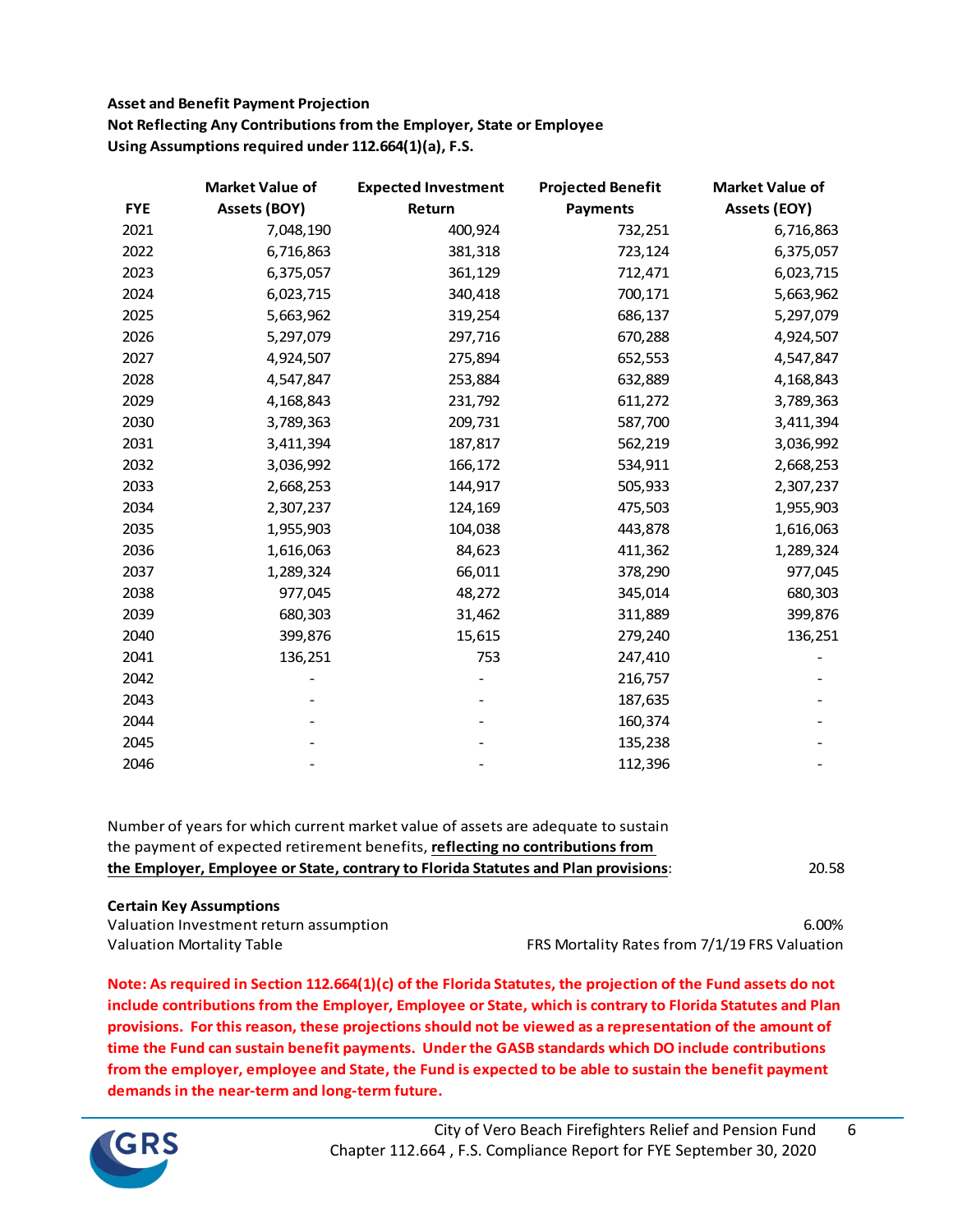# **Asset and Benefit Payment Projection Not Reflecting Any Contributions from the Employer, State or Employee Using Assumptions required under 112.664(1)(b), F.S.**

|            | <b>Market Value of</b> | <b>Expected Investment</b> | <b>Projected Benefit</b> | <b>Market Value of</b> |
|------------|------------------------|----------------------------|--------------------------|------------------------|
| <b>FYE</b> | Assets (BOY)           | Return                     | <b>Payments</b>          | <b>Assets (EOY)</b>    |
| 2021       | 7,048,190              | 267,283                    | 732,251                  | 6,583,222              |
| 2022       | 6,583,222              | 248,866                    | 723,124                  | 6,108,964              |
| 2023       | 6,108,964              | 230,109                    | 712,471                  | 5,626,602              |
| 2024       | 5,626,602              | 211,061                    | 700,171                  | 5,137,492              |
| 2025       | 5,137,492              | 191,777                    | 686,137                  | 4,643,132              |
| 2026       | 4,643,132              | 172,320                    | 670,288                  | 4, 145, 163            |
| 2027       | 4, 145, 163            | 152,755                    | 652,553                  | 3,645,366              |
| 2028       | 3,645,366              | 133,157                    | 632,889                  | 3,145,634              |
| 2029       | 3,145,634              | 113,600                    | 611,272                  | 2,647,961              |
| 2030       | 2,647,961              | 94,164                     | 587,700                  | 2,154,426              |
| 2031       | 2,154,426              | 74,933                     | 562,219                  | 1,667,140              |
| 2032       | 1,667,140              | 55,987                     | 534,911                  | 1,188,216              |
| 2033       | 1,188,216              | 37,410                     | 505,933                  | 719,693                |
| 2034       | 719,693                | 19,278                     | 475,503                  | 263,468                |
| 2035       | 263,468                | 1,661                      | 443,878                  |                        |
| 2036       |                        |                            | 411,362                  |                        |
| 2037       |                        |                            | 378,290                  |                        |
| 2038       |                        |                            | 345,014                  |                        |
| 2039       |                        |                            | 311,889                  |                        |
| 2040       |                        |                            | 279,240                  |                        |
| 2041       |                        |                            | 247,410                  |                        |
| 2042       |                        |                            | 216,757                  |                        |
| 2043       |                        |                            | 187,635                  |                        |
| 2044       |                        |                            | 160,374                  |                        |
| 2045       |                        |                            | 135,238                  |                        |
| 2046       |                        |                            | 112,396                  |                        |

| Number of years for which current market value of assets are adequate to sustain   |       |
|------------------------------------------------------------------------------------|-------|
| the payment of expected retirement benefits, reflecting no contributions from      |       |
| the Employer, Employee or State, contrary to Florida Statutes and Plan provisions: | 14.58 |
|                                                                                    |       |

#### **Certain Key Assumptions**

Valuation Investment return assumption and the control of the control of the control of the control of the control of the control of the control of the control of the control of the control of the control of the control of Valuation Mortality Table FRS Mortality Rates from 7/1/19 FRS Valuation

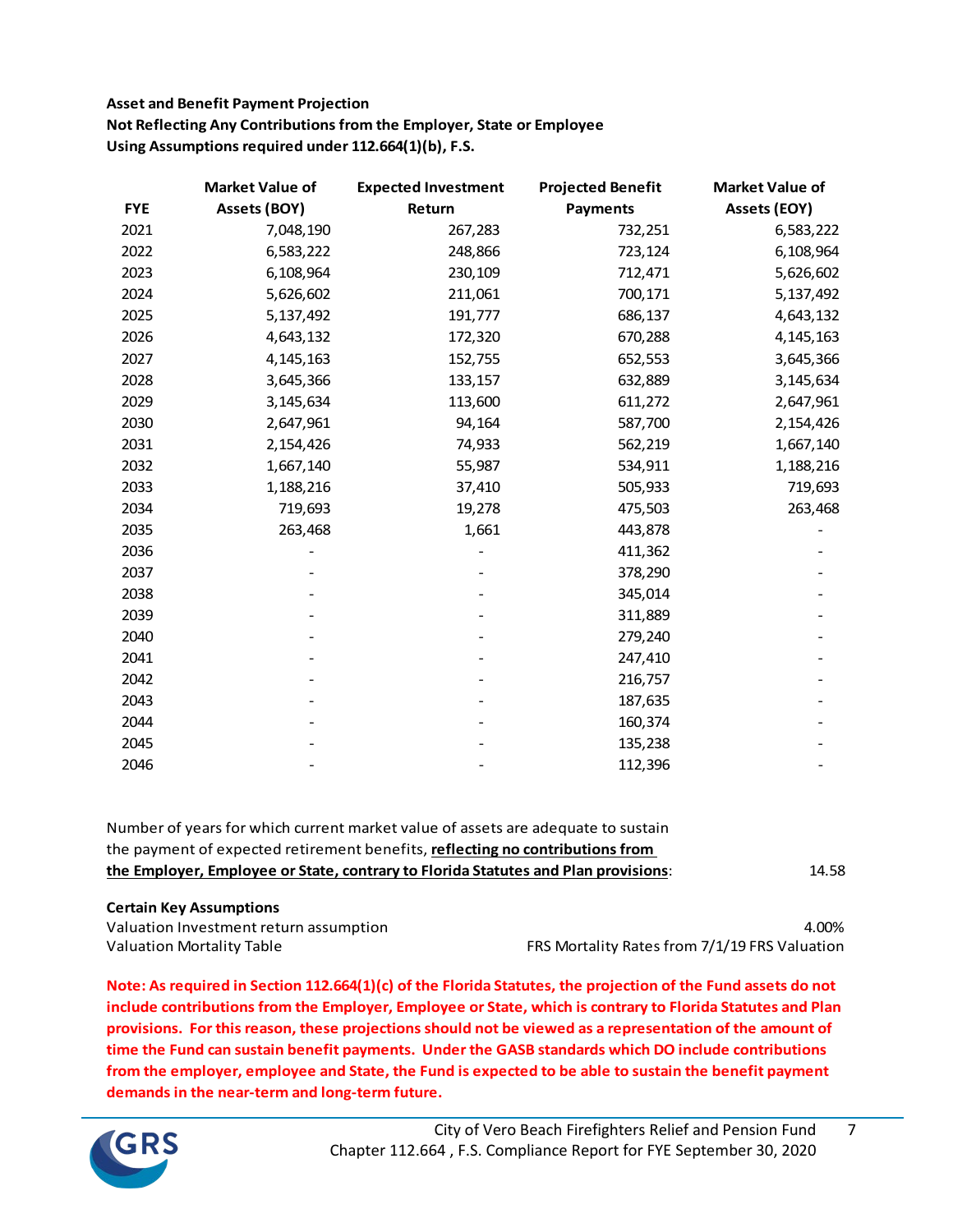#### **Asset and Benefit Payment Projection**

**Not Reflecting Any Contributions from the Employer, State or Employee Using Assumptions under 112.664(1)(b), F.S. except 2% higher investment return assumption**

|            | <b>Market Value of</b> | <b>Expected Investment</b> | <b>Projected Benefit</b> | <b>Market Value of</b> |
|------------|------------------------|----------------------------|--------------------------|------------------------|
| <b>FYE</b> | <b>Assets (BOY)</b>    | Return                     | <b>Payments</b>          | <b>Assets (EOY)</b>    |
| 2021       | 7,048,190              | 534,565                    | 732,251                  | 6,850,504              |
| 2022       | 6,850,504              | 519,115                    | 723,124                  | 6,646,496              |
| 2023       | 6,646,496              | 503,221                    | 712,471                  | 6,437,245              |
| 2024       | 6,437,245              | 486,973                    | 700,171                  | 6,224,047              |
| 2025       | 6,224,047              | 470,478                    | 686,137                  | 6,008,388              |
| 2026       | 6,008,388              | 453,860                    | 670,288                  | 5,791,960              |
| 2027       | 5,791,960              | 437,255                    | 652,553                  | 5,576,662              |
| 2028       | 5,576,662              | 420,817                    | 632,889                  | 5,364,590              |
| 2029       | 5,364,590              | 404,716                    | 611,272                  | 5,158,034              |
| 2030       | 5,158,034              | 389,135                    | 587,700                  | 4,959,469              |
| 2031       | 4,959,469              | 374,269                    | 562,219                  | 4,771,519              |
| 2032       | 4,771,519              | 360,325                    | 534,911                  | 4,596,933              |
| 2033       | 4,596,933              | 347,517                    | 505,933                  | 4,438,517              |
| 2034       | 4,438,517              | 336,061                    | 475,503                  | 4,299,075              |
| 2035       | 4,299,075              | 326,171                    | 443,878                  | 4,181,368              |
| 2036       | 4,181,368              | 318,055                    | 411,362                  | 4,088,061              |
| 2037       | 4,088,061              | 311,913                    | 378,290                  | 4,021,685              |
| 2038       | 4,021,685              | 307,934                    | 345,014                  | 3,984,605              |
| 2039       | 3,984,605              | 306,293                    | 311,889                  | 3,979,009              |
| 2040       | 3,979,009              | 307,151                    | 279,240                  | 4,006,920              |
| 2041       | 4,006,920              | 310,657                    | 247,410                  | 4,070,167              |
| 2042       | 4,070,167              | 316,943                    | 216,757                  | 4,170,353              |
| 2043       | 4,170,353              | 326,123                    | 187,635                  | 4,308,841              |
| 2044       | 4,308,841              | 338,292                    | 160,374                  | 4,486,759              |
| 2045       | 4,486,759              | 353,531                    | 135,238                  | 4,705,053              |
| 2046       | 4,705,053              | 371,908                    | 112,396                  | 4,964,565              |

| Number of years for which current market value of assets are adequate to sustain   |     |
|------------------------------------------------------------------------------------|-----|
| the payment of expected retirement benefits, reflecting no contributions from      | N/A |
| the Employer, Employee or State, contrary to Florida Statutes and Plan provisions: |     |

# **Certain Key Assumptions**

Valuation Investment return assumption 8.00% Valuation Mortality Table **FRS Mortality Rates from 7/1/19 FRS** Valuation